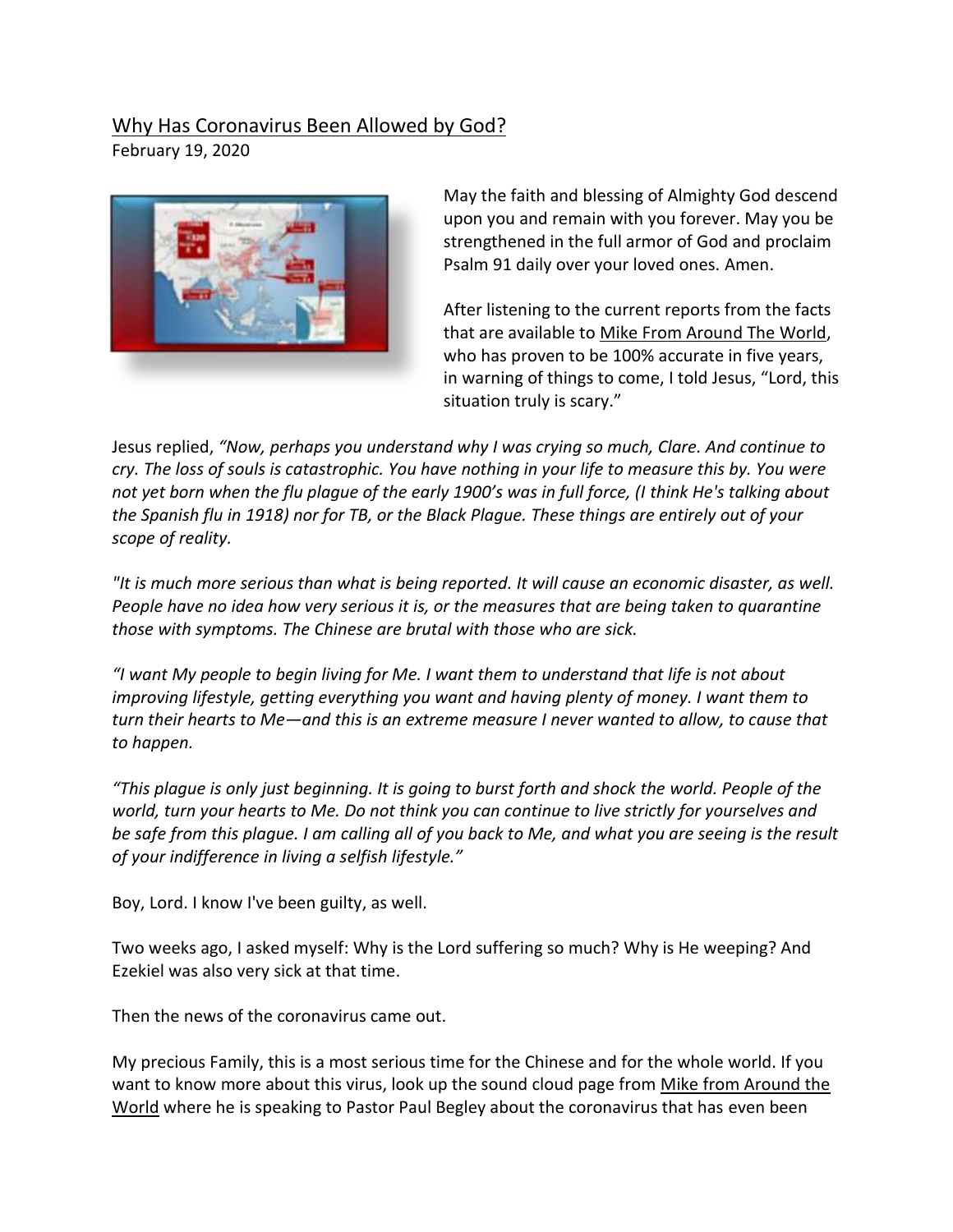found in shipping containers from China. And this is why these ships are being blocked from coming into harbor in America. I think that means Walmart shelves might start to look pretty empty…

And by the way, that YouTube is on Pastor Begley's. The first hour is devoted to something else, and the second hour is his interview with Mike From Around the World.

He also ties in Jade Helm exercises as a preparation for this kind of event that could occur if the virus is spread in our country. Mike From Around The World is the one source that our webmaster has followed for five years, and found to be highly accurate. He is also a strong Christian and ties these events in with the Bible prophecies.

You can also find him at Council1arch on sound cloud. I'm not sure about that other address, but you'll find him. Just make sure you put the whole title in: Mike From Around the World.

Most of all, my loved ones, PLEASE PRAY for the Chinese who are being handled brutally by their government. Also, proclaim Psalm 91 over yourself and your family every day. And over the Chinese. Please, they are suffering so much.

And here is a true story about Psalm 91.

In the second World War, there was a regiment of 900 men, And the commander of the regiment had the men say Psalm 91 every single day before they did anything, going out to war. Every single day. 900 men. While other regiments were in the battles and were being wounded and killed, during the entire world war, not one single man in this regiment was wounded or killed. Not even one!!! Out of 900 men! That should tell you, dear ones. GOD honors this prayer with tremendous angelic protection.

At this point, I really wanted to hear from the Lord. So, I said, "Jesus…"

He began, *"I am here, you don't need your coffee*. (yeah, I sprung out of bed this morning, 'cause I wanted to get you caught up on all this.) *I am already here and listening to every beat of your heart. You have done well to ask My People to pray this prayer; it is very powerful when coupled with Faith. Pray it from the heart, My precious ones. Pray it slowly, with intention. Visualize the situations as the Psalm describes them. Adhere strongly to your faith in this promise from My Word. Pray it carefully over your children. Indeed, pray it over the nations and even over the entire world.*

*"You ask: why should I pray it over the world which is so corrupt? Very simply, My word does not return to Me void. The places that will receive this prayer are more than you can imagine. And in order for My protection to take effect, sin must be renounced. So that, at the very least, you are petitioning Me to set repentance in motion.*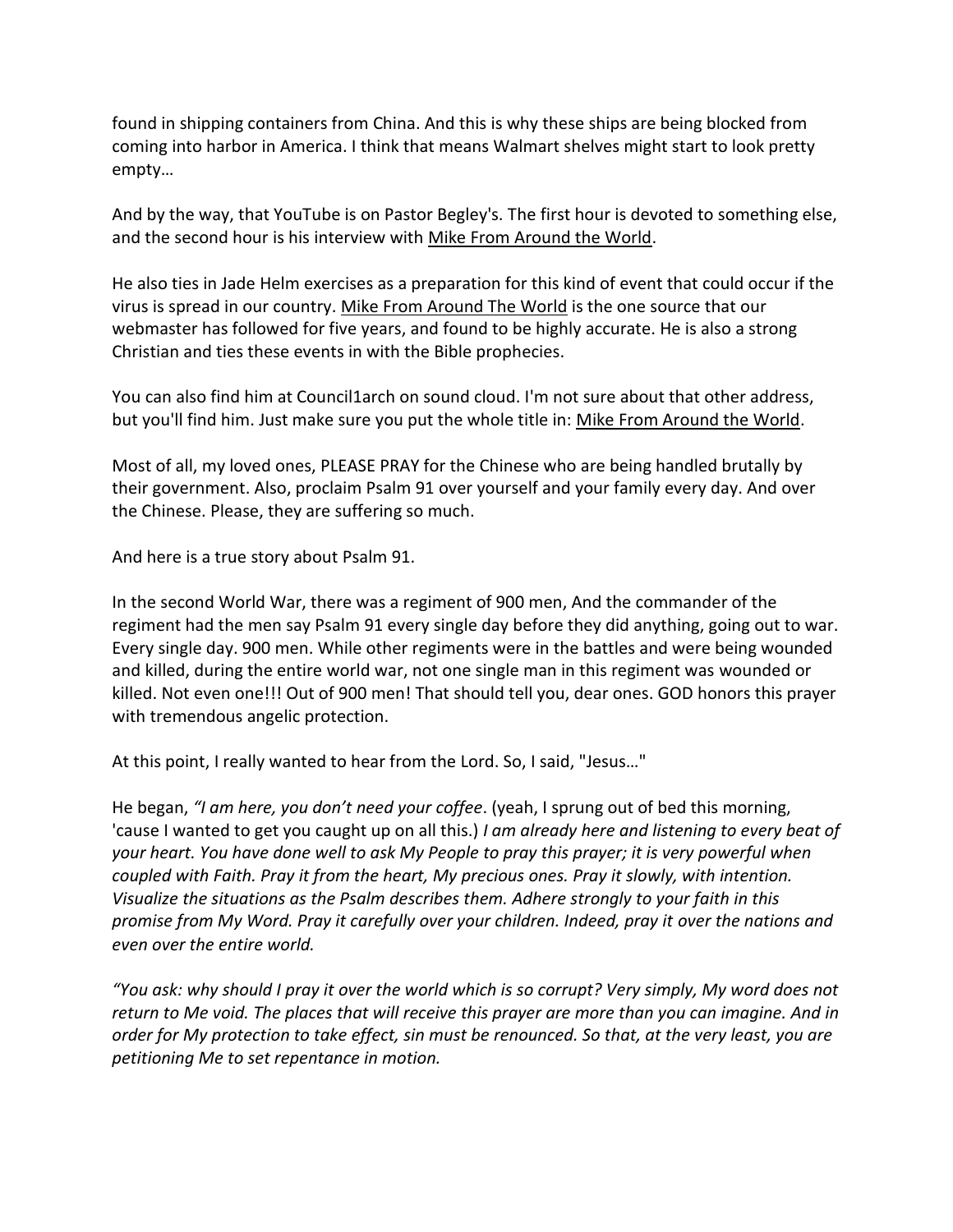*"But even better than that, pray Psalm 51 every day over the world and you will be expressing My heart for all Creation, and inviting millions of souls to repent of their sins."* 

And as I was just recalling this, I saw the Lord throwing a blanket, a huge blanket over souls, all over the world. A blanket of repentance, a blanket of protection. And also, I would like to add to that—pray the Divine Mercy Chaplet. And that is very powerful for anyone who is dying. There was a promise given to St. Faustina, that if you prayed this at the deathbed of sinners, there would be... Salvation would be extended to them.

I just want to add here, that when I was deep into the New Age, but seeking the true God, He sent His Holy Spirit upon me one day. May the 5th. In Mexico, it's a Freedom Day. The very day I was saved—and when the Spirit descended into my body—I began to recite Psalm 51, without ever having read the Bible or heard of it in my entire life! Several years later, I found it in the Scriptures, and rejoiced that Holy Spirit gave me that Psalm to pray as my salvation was taking place.

His Word is so powerful, my dear ones!

Jesus continued, *"When you were saved on that day, you did not know Me, but I knew you. And I knew you would someday be My very own Bride. And here we are doing what you longed to do: helping other souls to know Me. You could have lived your entire life as a photographer, but it never would have satisfied that sweet place I made in you before your time began—that place of love and caring for the lost. How I love to stir the fire within you, Clare!"*

Oh, thank You Lord. I really need this fire, so badly.

*"All of you do. And as you seek Me with your whole heart, you will find Me and have the fire that you long for. This is a season of stirring up and launching you into various missions. With suffering comes repentance and conversion. And it must begin with My ministers before it can totally permeate the lost in the world.* 

*"My precious ones, without true daily repentance, you will remain cold and indifferent in My presence. I so badly need for you to repent deeply of your sins, and for the sins of the world. With this contrition from your hearts, graces flow copiously from Heaven. Without it—you are cold, like stone statues, dead to the awareness of Who you are serving and who you truly are. And who you truly are not.* 

*"I do not want you to be scrupulous about every move you make throughout the day. But I do want you to be aware of your emptiness, your weaknesses. Your short comings. So you will cry out for More of Me!* 

*"How I want to give you more! Cry out, dear ones! Do not be afraid. Cry out, 'Lord, I NEED You! More of You, Lord! Please give me more of You.'*